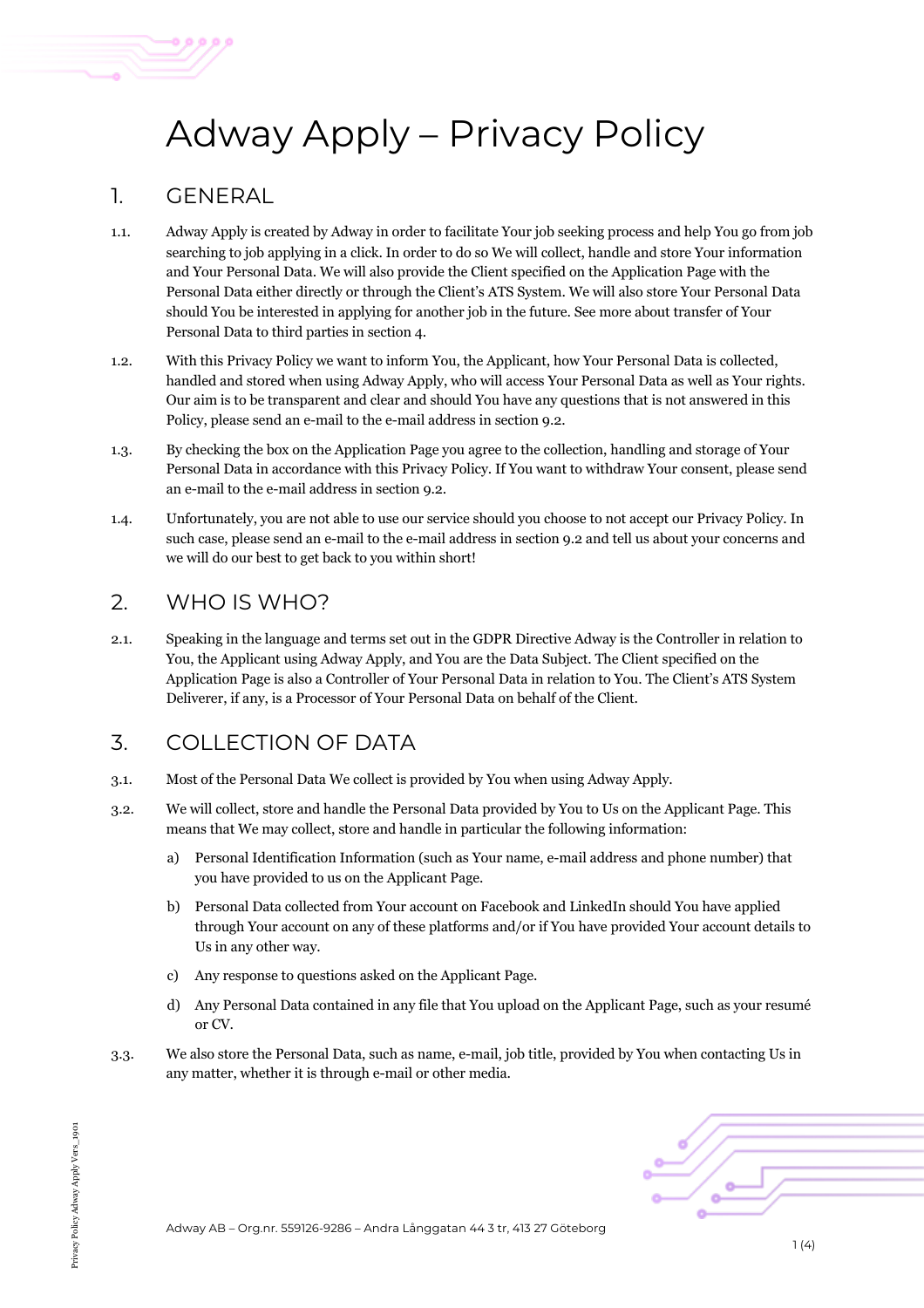- 3.4. The purpose of collecting Your Personal Data is to
	- a) Enable You to apply for jobs advertised by Our Clients with a minimum of clicks and redirections.
	- b) Enable our Clients to receive job applications in an automated and facilized manner directly into the Client's ATS System.
- 3.5. Adway's legal basis for collecting, storing and handling Your Personal Data is Our legitimate interest to facilitate the recruitment process for both natural persons applying for a job and for the companies which are recruiting.
- 3.6. Adway will keep Your Personal Data for the time We deem necessary in order to deliver the services included in Adway Apply. Please note that We also will store Your Personal Information in order to simplify any future application through Adway Apply. Should You wish to for Your Personal Data to be removed and deleted We kindly ask You to send Us an e-mail to the e-mail address in section 9.2 and We will handle Your request promptly.
- 3.7. The computer servers Adway uses for collection, handling and storage of Personal Data is located within the European Union, the European Economic Area, a country which the European Commission has confirmed has a suitable level of data protection or with a supplier which has confirmed through agreement that it assures that the processing of the Personal Data conforms with applicable Swedish and/or European legislation. Adway has taken necessary precautions in order to make sure Your Personal Data is collected, handled and stored securely. For more detailed information on Our safety precautions You are welcome to send Us an e-mail to the e-mail address in section 9.2.

# 4. TRANSFER OF PERSONAL DATA TO CLIENTS AND THIRD PARTIES

- 4.1. Adway will transfer Your Personal Data to the Client specified on the Application Page. The Client will receive the Personal Data through their ATS System. The Client will be Controllers of Your Personal Data on their own terms and conditions. For information on how the Client collects, handles and stores the Personal Data we must refer you to the specific Client in question. You'll find the Client's Privacy Policy by clicking the hyperlink on the Application Page.
- 4.2. Adway may also come to transfer Your Personal Data to a Third-Party Client besides the Client specified on the Application Page or to another third party, such as a sub-contractor. We will however only transfer Your Personal Data to a Third-Party Client or other third party that We are confident will handle Your Personal Data responsibly and lawfully. Should We transfer Your Personal Data You will be notified by email to the e-mail address You have provided Us with.

### 5. YOUR RIGHTS AS A USER

- 5.1. This is a short summary of Your rights:
	- a) Your right to object. You have the right to object to our processing of Your Personal Data based on our legitimate interests, meaning We may not process Your Personal Data any longer unless We can demonstrate compelling legitimate grounds for the processing which override Your interests. You can always contact Us to receive more information about the balance test We have made.
	- b) Your right to access and to move Your data. You have the right to request a transcript of Your Personal Data processed by Us and additional information on how the data have been collected, processed and shared. The first transcript may be requested free of charge. You also have the right to move Your Personal Data from Us to another data controller.

Adway AB – Org.nr. 559126-9286 – Andra Långgatan 44 3 tr, 413 27 Göteborg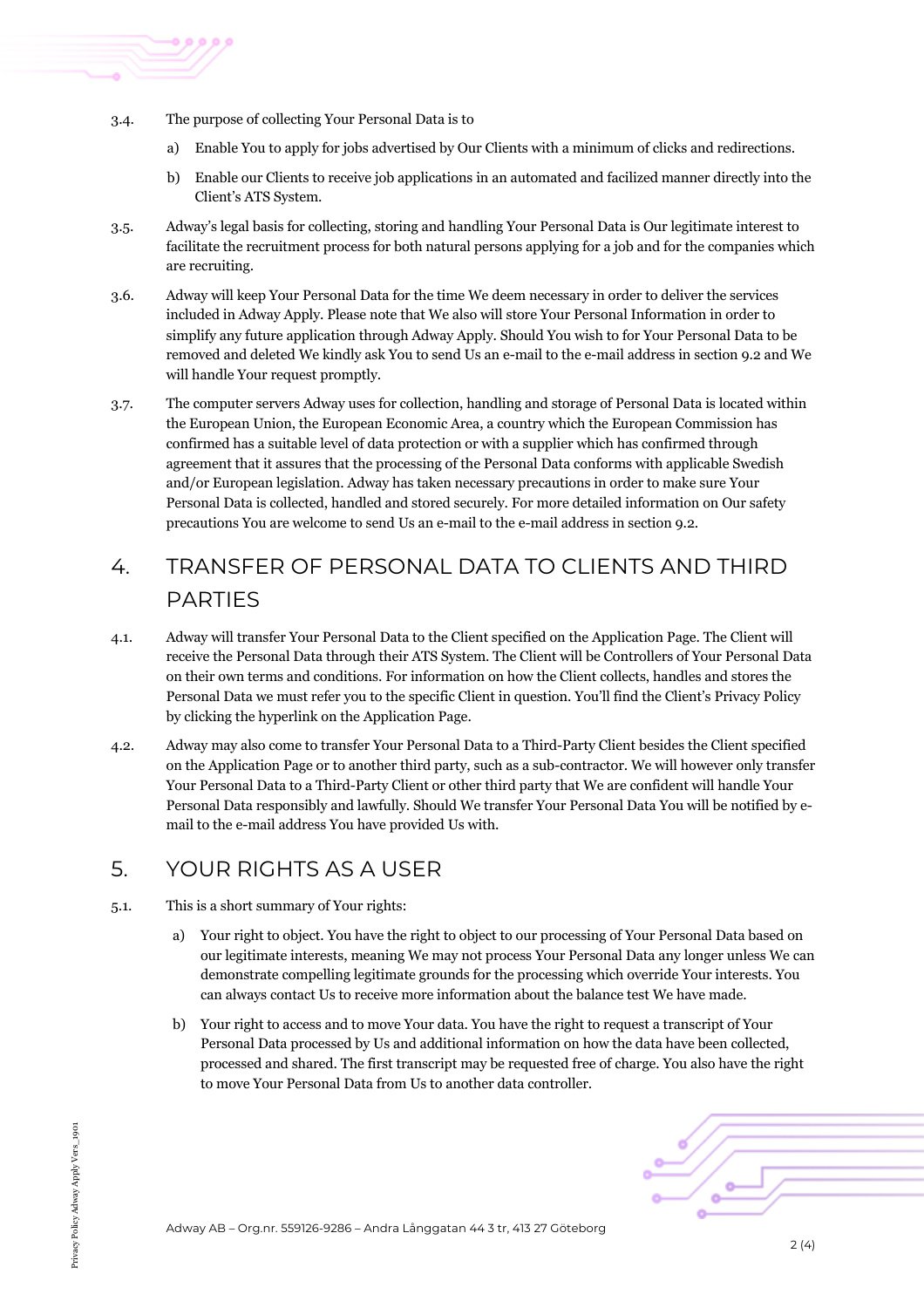

- c) Your right to rectification. You have the right to correct inaccurate or incomplete Personal Data about you.
- d) Your right to erasure. You have the right to request that We delete Personal Data about you, for example, if the information is no longer necessary in relation to the purpose for which it was collected, or if We no longer have a legal basis to process the data.
- e) Your right to restriction. You have the right to request that our processing of Your Personal Data should be limited until We have corrected inaccurate or incomplete data about You or until We have handled an objection from you.
- f) Your right to withdraw Your consent. You have the right, at any given time, to withdraw any consent You have given us. Please note though, that it will not affect any processing that has already taken place.
- 5.2. Please note that our legal rights or obligations, such as privacy and confidentiality legislation, may prevent Us from disclosing or transferring all or a part of Your information, or from immediately deleting Your personal data.
- 5.3. In order to exercise any of the rights listed, send Us an e-mail to the e-mail address in section 9.2. After receiving Your request, We will get back to You as soon as possible, at the latest within one month.

## 6. WHAT ABOUT COOKIES?

6.1. Like almost every other company in the world, We use cookies, pixels and similar technologies to provide You with a pleasant online experience, personalized advertising and to analyse the traffic to our site. To get more information about the cookies that We use – please read our Cookie Policy.

#### 7. CHANGES

7.1. Adway may come to change or make additions to this Privacy Policy. The latest version is always available on www.adway.ai/adwayapply/privacypolicy . Should we change or make additions to the Privacy Policy We will inform You by e-mail. The new version of the Privacy Policy will be deemed communicated to You when You receive such e-mail to the e-mail address You have provided or when You otherwise is informed of the new version.

### 8. HOW CAN YOU COMPLAIN?

8.1. If you feel that we have not complied with the requirements of applicable laws and the GDPR Directive when it comes to your personal data, please contact us first, and we will help you in every way that we can. Please observe that you also have the right to reach out to the Swedish Supervisory Authority – Datainspektionen (www.datainspektionen.se).

#### 9. CONTACT INFORMATION

- 9.1. Adway AB, company registration number 559126-9286, postal address Andra Långgatan 44 3 tr, 413 27 Göteborg, Sweden. We are the responsible legal entity (Controller) of Your Personal Data as described above. We comply with Swedish personal data protection laws, including the GDPR Directive.
- 9.2. For all requests, please send an e-mail to  $\frac{\text{privacy}}{\text{adv}}$  Please note that any Personal Data contained in the e-mail will be stored in order to handle your request.

Adway AB – Org.nr. 559126-9286 – Andra Långgatan 44 3 tr, 413 27 Göteborg